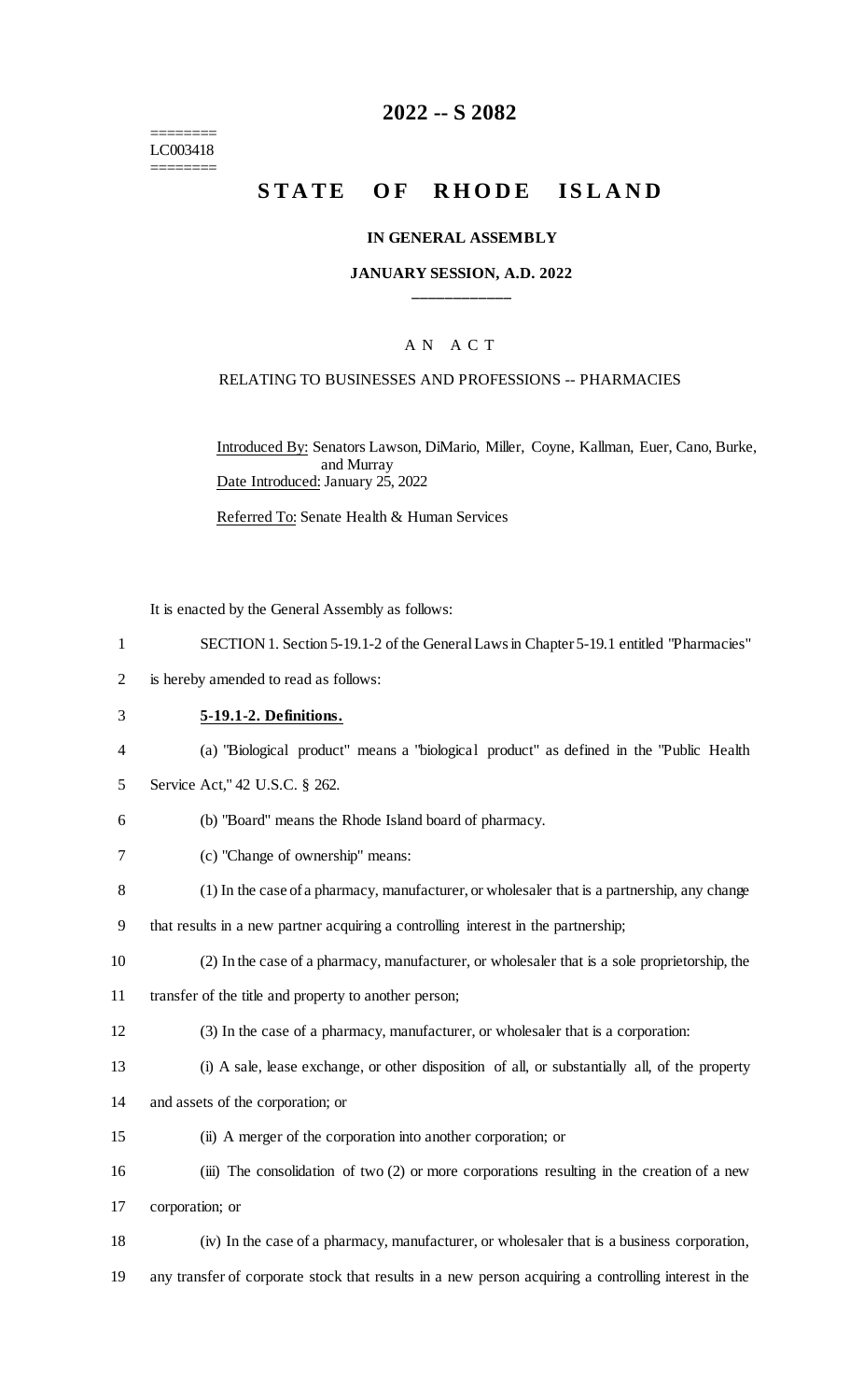corporation; or

 (v) In the case of a pharmacy, manufacturer, or wholesaler that is a non-business corporation, any change in membership that results in a new person acquiring a controlling vote in the corporation.

 (d) "Compounding" means the act of combining two (2) or more ingredients as a result of a practitioner's prescription or medication order occurring in the course of professional practice based upon the individual needs of a patient and a relationship between the practitioner, patient, and pharmacist. Compounding does not mean the routine preparation, mixing, or assembling of drug products that are essentially copies of a commercially available product. Compounding shall only occur in the pharmacy where the drug or device is dispensed to the patient or caregiver and includes the preparation of drugs or devices in anticipation of prescription orders based upon routine, regularly observed prescribing patterns.

 (e) "Controlled substance" means a drug or substance, or an immediate precursor of such drug or substance, so designated under, or pursuant to, the provisions of chapter 28 of title 21.

 (f) "Deliver" or "delivery" means the actual, constructive, or attempted transfer from one person to another of a drug or device, whether or not there is an agency relationship.

 (g) "Device" means instruments, apparatus, and contrivances, including their components, parts, and accessories, intended:

 (1) For use in the diagnosis, cure, mitigation, treatment, or prevention of disease in humans or other animals; or

(2) To affect the structure or any function of the body of humans or other animals.

(h) "Director" means the director of the Rhode Island state department of health.

 (i) "Dispense" means the interpretation of a prescription or order for a drug, biological, or device and, pursuant to that prescription or order, the proper selection, measuring, compounding, labeling, or packaging necessary to prepare that prescription or order for delivery or administration.

 (j) "Distribute" means the delivery of a drug or device other than by administering or dispensing.

(k) "Drug" means:

 (1) Articles recognized in the official United States Pharmacopoeia or the Official Homeopathic Pharmacopoeia of the U.S.;

 (2) Substances intended for use in the diagnosis, cure, mitigation, treatment, or prevention of disease in humans or other animals;

 (3) Substances (other than food) intended to affect the structure, or any function, of the body of humans or other animals; or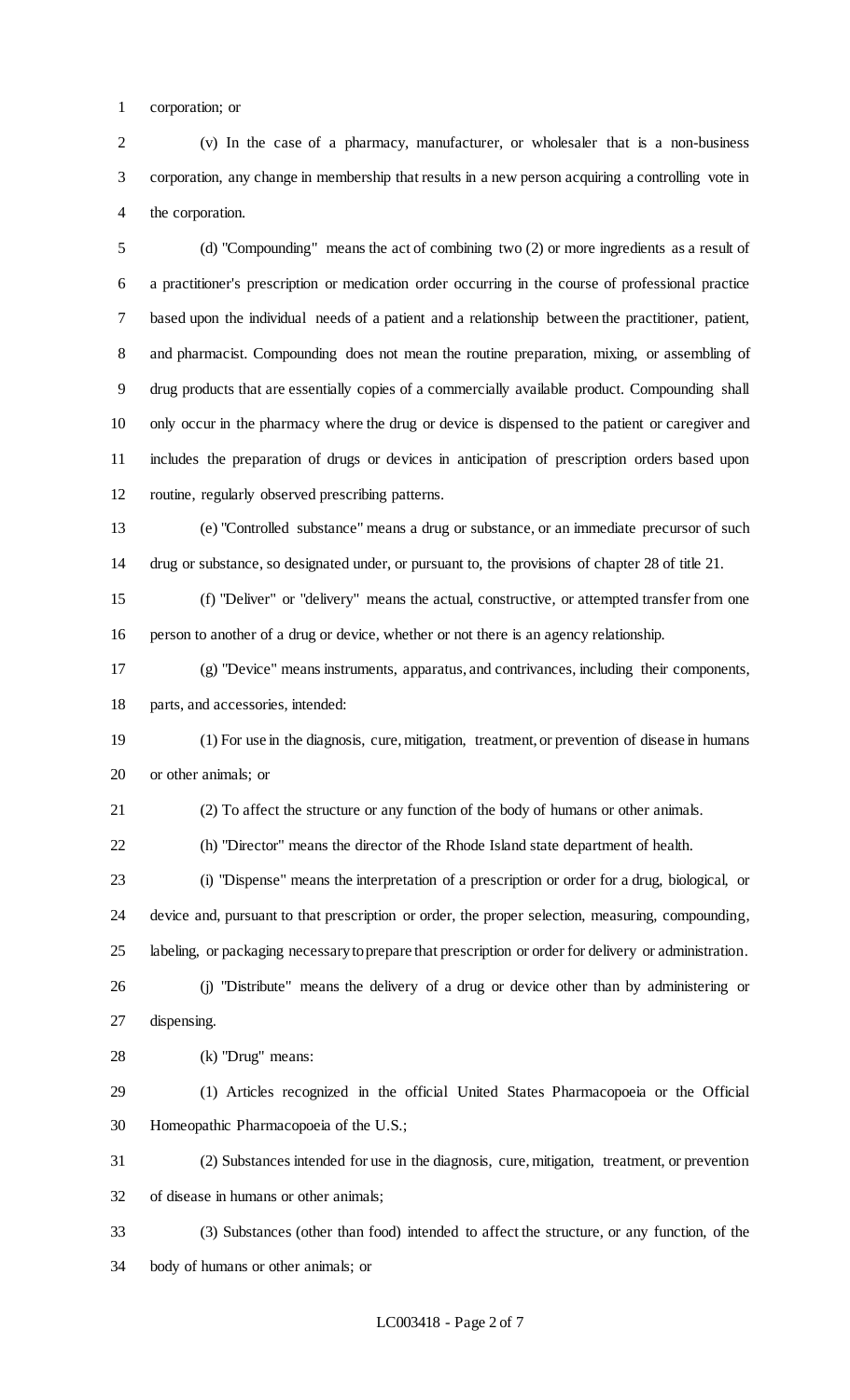(4) Substances intended for use as a component of any substances specified in subsection 2 (k)(1), (k)(2), or (k)(3), but not including devices or their component parts or accessories.

 (l) "Equivalent and interchangeable" means a drug, excluding a biological product, having the same generic name, dosage form, and labeled potency, meeting standards of the United States Pharmacopoeia or National Formulary, or their successors, if applicable, and not found in violation of the requirements of the United States Food and Drug Administration, or its successor agency, or the Rhode Island department of health.

 (m) "Interchangeable biological product" means a biological product that the United States Food and Drug Administration has:

 (1) Licensed and determined meets the standards for interchangeability pursuant to 42 U.S.C. § 262(k)(4) or lists of licensed, biological products with reference product exclusivity and biosimilarity or interchangeability evaluations; or

 (2) Determined is therapeutically equivalent as set forth in the latest edition of, or supplement to, the United States Food and Drug Administration's Approved Drug Products with Therapeutic Equivalence Evaluations.

(n) "Intern" means:

 (1) A graduate of an American Council on Pharmaceutical Education (ACPE)-accredited program of pharmacy;

 (2) A student who is enrolled in at least the first year of a professional ACPE-accredited program of pharmacy; or

 (3) A graduate of a foreign college of pharmacy who has obtained full certification from the FPGEC (Foreign Pharmacy Graduate Equivalency Commission) administered by the National Association of Boards of Pharmacy.

 (o) "Legend drugs" means any drugs that are required by any applicable federal or state law or regulation to be dispensed on prescription only or are restricted to use by practitioners only.

 (p) "Limited-function test" means those tests listed in the federal register under the Clinical Laboratory Improvement Amendments of 1988 (CLIA) as waived tests. For the purposes of this chapter, limited-function test shall include only the following: blood glucose, hemoglobin A1c, cholesterol tests, and/or other tests that are classified as waived under CLIA and are approved by the United States Food and Drug Administration for sale to the public without a prescription in the form of an over-the-counter test kit.

 (q) "Manufacture" means the production, preparation, propagation, compounding, or 33 processing of a drug or other substance or device or the packaging or repackaging.

(r) "Non-legend" or "nonprescription drugs" means any drugs that may be lawfully sold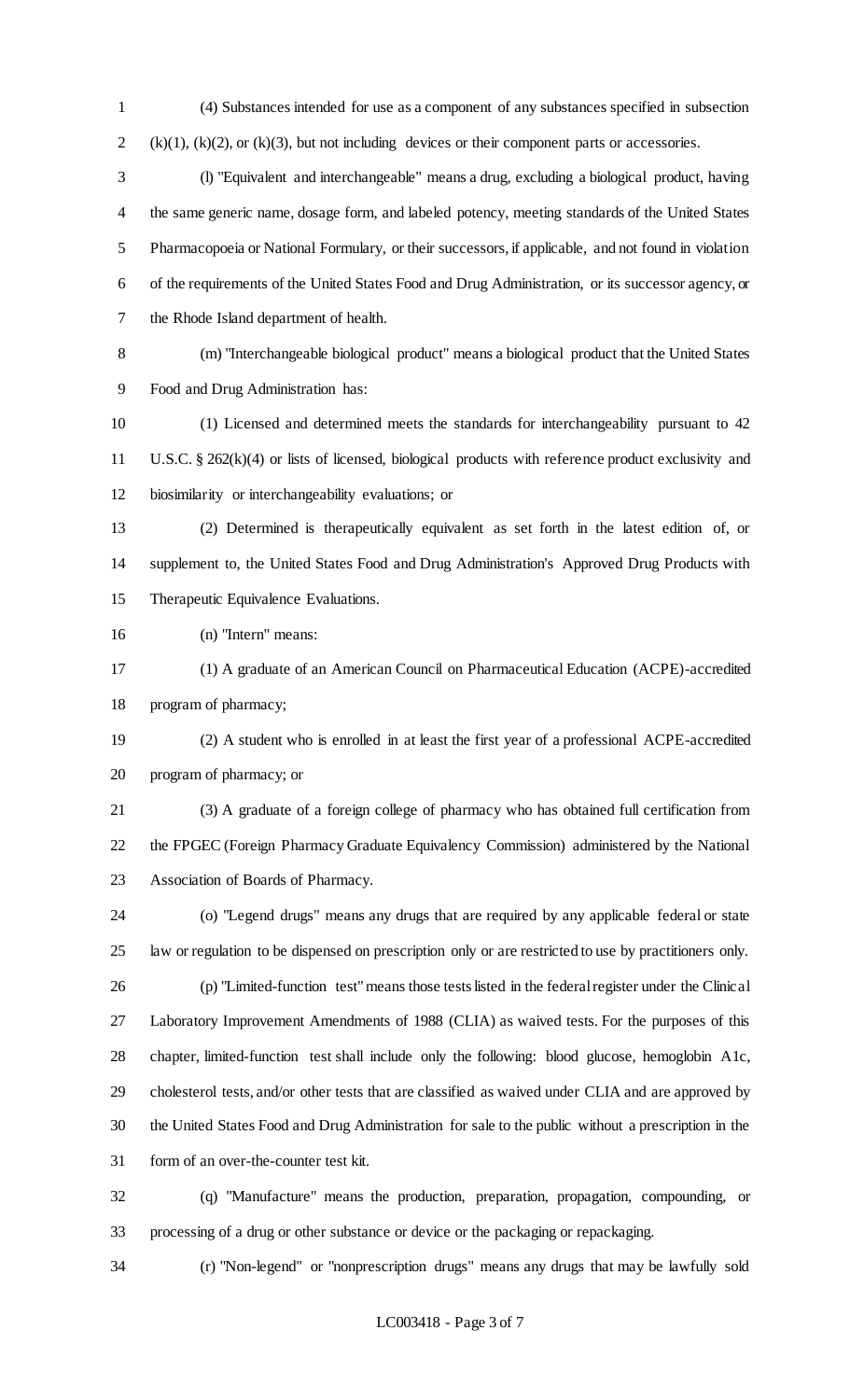without a prescription.

 (s) "Person" means an individual, corporation, government, subdivision, or agency, business trust, estate, trust, partnership, or association, or any other legal entity.

 (t) "Pharmaceutical care" is the provision of drugs and other pharmaceutical services intended to achieve outcomes related to cure or prevention of a disease, elimination or reduction of a patient's symptoms, or arresting or slowing of a disease process. "Pharmaceutical care" includes the judgment of a pharmacist in dispensing an equivalent and interchangeable drug or device in response to a prescription after appropriate communication with the prescriber and the patient.

 (u) "Pharmacist in charge" means a pharmacist licensed in this state as designated by the owner as the person responsible for the operation of a pharmacy in conformance with all laws and regulations pertinent to the practice of pharmacy and who is personally in full and actual charge of such pharmacy and personnel.

 (v) "Pharmacy" means that portion or part of a premise where prescriptions are compounded and dispensed, including that portion utilized for the storage of prescription or legend drugs.

 (w) "Pharmacy technician" means an individual who meets minimum qualifications established by the board, that are less than those established by this chapter as necessary for licensing as a pharmacist, and who works under the direction and supervision of a licensed pharmacist.

 (x) "Practice of pharmacy" means the interpretation, evaluation, and implementation of medical orders; the dispensing of prescription drug orders; participation in drug and device selection; the compounding of prescription drugs; drug regimen reviews and drug or drug-related research; the administration of adult immunizations and, medications approved by the department of health in consultation with the board of pharmacy for administration by a pharmacist except as provided by § 5-25-7, pursuant to a valid prescription or physician-approved protocol and in accordance with regulations, to include training requirements as promulgated by the department of health; the administration of all forms of influenza immunizations to individuals between the ages of nine (9) years and eighteen (18) years, inclusive, pursuant to a valid prescription or prescriber- approved protocol, in accordance with the provisions of § 5-19.1-31 and in accordance with regulations, to include necessary training requirements specific to the administration of influenza immunizations to individuals between the ages of nine (9) years and eighteen (18) years, inclusive, as promulgated by the department of health; provision of patient counseling and the provision of those acts or services necessary to provide pharmaceutical care; the responsibility for the supervision for compounding and labeling of drugs and devices (except labeling by a manufacturer,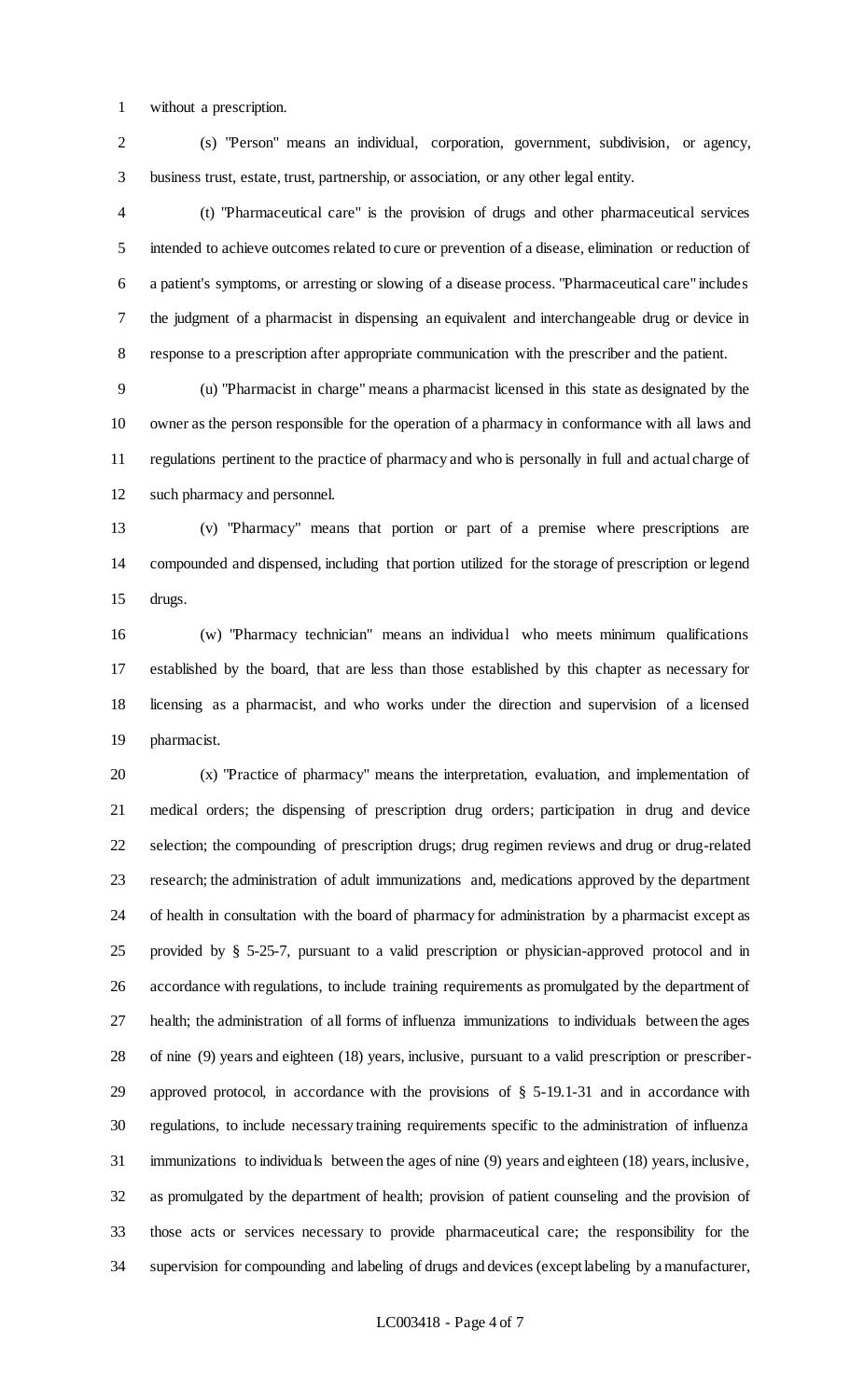repackager, or distributor of nonprescription drugs and commercially packaged legend drugs and devices), proper and safe storage of drugs and devices, and maintenance of proper records for them; 3 and the performance of clinical laboratory tests, provided such testing is limited to limited-function 4 tests as defined herein; and the authority to prescribe drugs and devices in accordance with regulations adopted by the board of pharmacy under § 5-19.1-34. Nothing in this definition shall be construed to limit or otherwise affect the scope of practice of any other profession.

 (y) "Practitioner" means a physician, dentist, veterinarian, nurse, or other person duly authorized by law in the state in which they practice to prescribe drugs.

 (z) "Preceptor" means a pharmacist registered to engage in the practice of pharmacy in this state who has the responsibility for training interns.

 (aa) "Prescription" means an order for drugs or devices issued by the practitioner duly authorized by law in the state in which he or she practices to prescribe drugs or devices in the course of his or her professional practice for a legitimate medical purpose.

- (bb) "Wholesaler" means a person who buys drugs or devices for resale and distribution to corporations, individuals, or entities other than consumers.
- SECTION 2. Chapter 5-19.1 of the General Laws entitled "Pharmacies" is hereby amended by adding thereto the following section:
- **5-19.1-36. Pharmacist prescriptive authority.**
- (a) The department of health shall adopt regulations governing a pharmacist's authority to
- prescribe drugs and devices. The regulations for a pharmacist prescribing shall include the
- 21 conditions for which a pharmacist may prescribe an indicated drug or device.
- (b) Pharmacist prescriptive authority shall be limited to conditions for which one of the
- 23 following applies:
- 24 (1) The condition does not require a new diagnosis;
- (2) The condition is minor and generally self-limiting;
- (3) Diagnosis of the condition or other clinical decision-making can be guided by a test

27 that has received a waiver under the Clinical Laboratory Improvement Amendments of 1988, 42

- 27 U.S.C. § 263(a); or
- (4) In the professional judgment of the pharmacist, immediate dispensing of a drug or
- device is necessary to avoid significant harm to the patient's health and safety.
- (c) When prescribing a drug to treat a condition described in subsection (b)(4) of this
- section, a pharmacist may prescribe the drug only in an amount necessary to address the condition
- until the patient can be seen by another health care professional.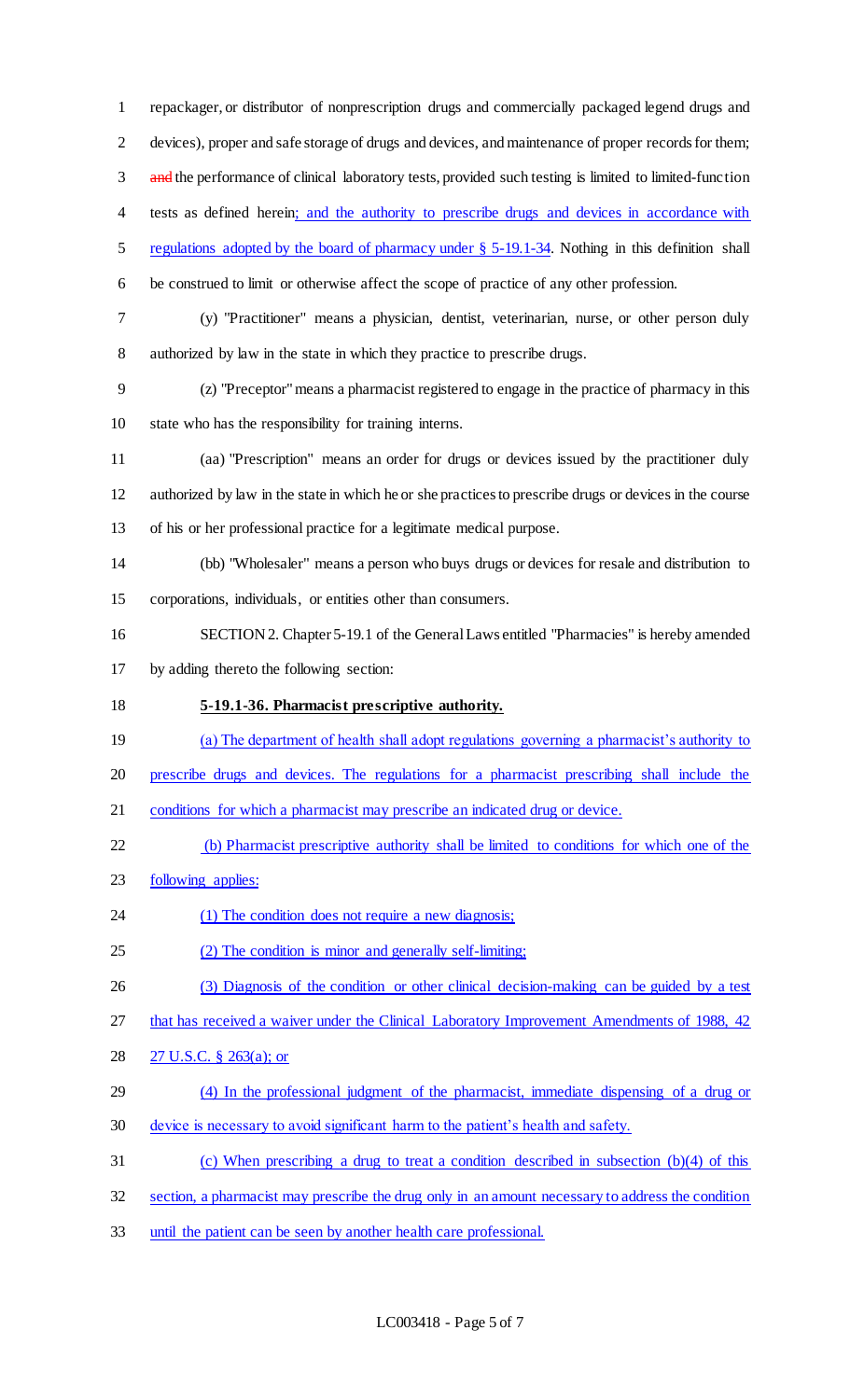#### ======== LC003418 ========